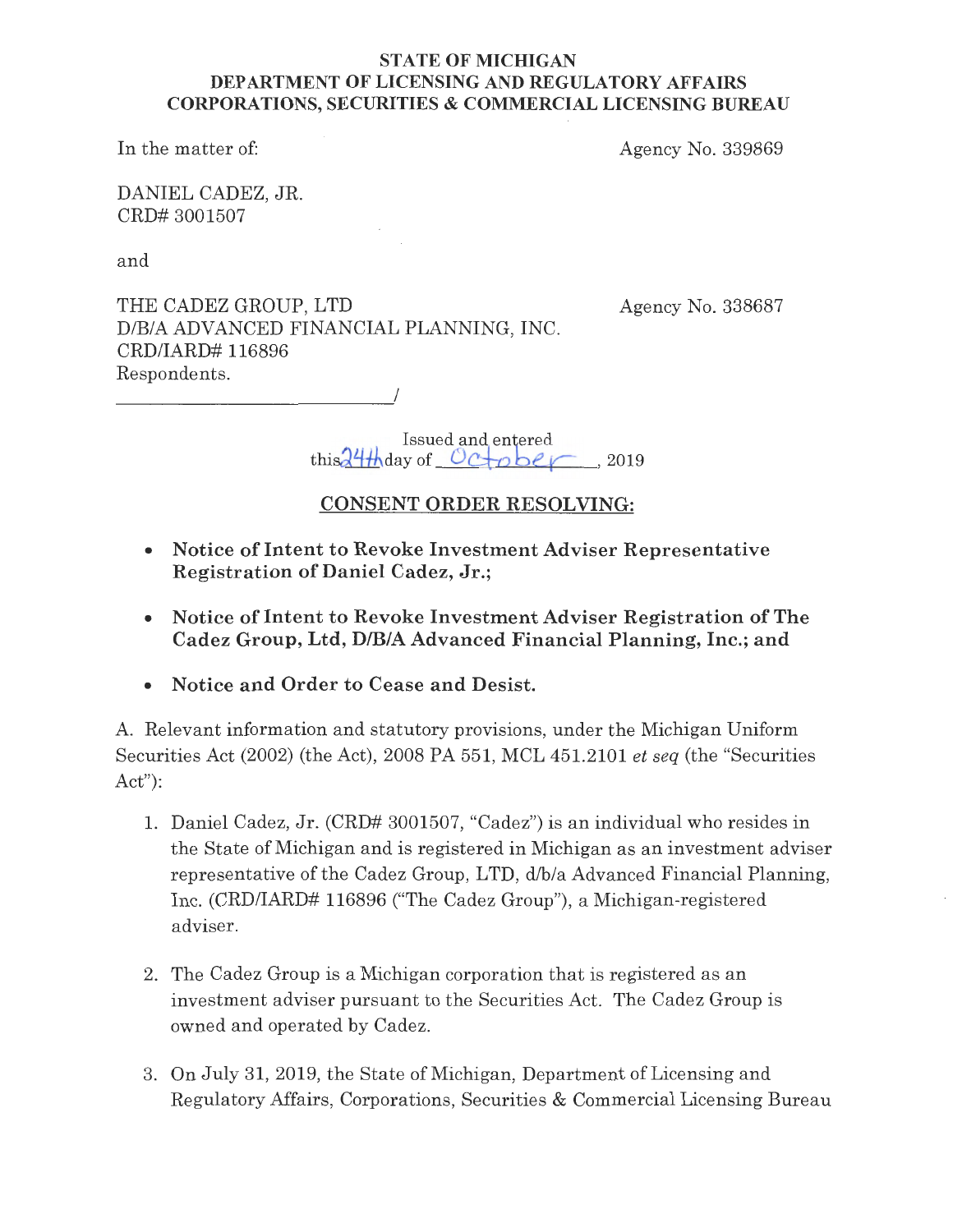(the "Bureau") and the Director of the Bureau who serves as the Administrator of the Act (the "Administrator") issued a Notice and Order to Cease and Desist ("C&D") to Cadez under MCL 451.2411(6) and MCL 451.250l(b). The C&D Order asserted that:

- a. Cadez violated the Securities Act by taking and maintaining custody of client funds without obtaining annual audits for the years 2015, 2016, 2017, 2018, or to date in 2019 as required by 17 CFR 275.206(4)-2, contrary to Order No. 2011-009-M, the Sixth Transition Order Administering the Securities Act, Rule 451.4.13, and MCL 451.2411(6).
- b. Cadez, through the private placement memorandum he distributed to investors on behalf of Pishon Partners, LP, represented that investors would receive annual audited financial statements from the limited partnership; this representation was untrue, as no audited financial statements were prepared and distributed for the years 2015, 2016, 2017, 2018, or to date in 2019. The statement regarding provision of annual audited financial statements was in connection with the offer or sale of a security, material, and untrue, contrary to section 501(b) of the Securities Act, MCL 451.2501(b).
- 4. On July 31, 2019, the Bureau and the Administrator also issued a Notice of Intent to Revoke Investment Adviser Representative Registration and Order of Summary Suspension to Cadez (Agency No. 339869) and a separate Notice of Intent to Revoke Investment Adviser Registration and Order of Summary Suspension to The Cadez Group (Agency No. 338687).
- 5. The July 31, 2019 Notice of Intent (NOI) issued to The Cadez Group was based on The Cadez Group's alleged custody of client funds or securities as a result of its associated person Cadez's role in a private fund called Pishon, Ltd., in violation of the Securities Act. As of July 31, 2019, The Cadez Group's Investment Adviser registration was summarily suspended pending outcome of revocation proceedings instituted by the NOI **in** accordance with section 412(6) of the Securities Act, **MCL** 451.2412(6).
- 6. The July 31, 2019 NOI issued to Cadez was based on Cadez's alleged unlawful custody of The Cadez Group client funds or securities in violation of the Securities Act as well as Cadez's alleged untrue statements of fact in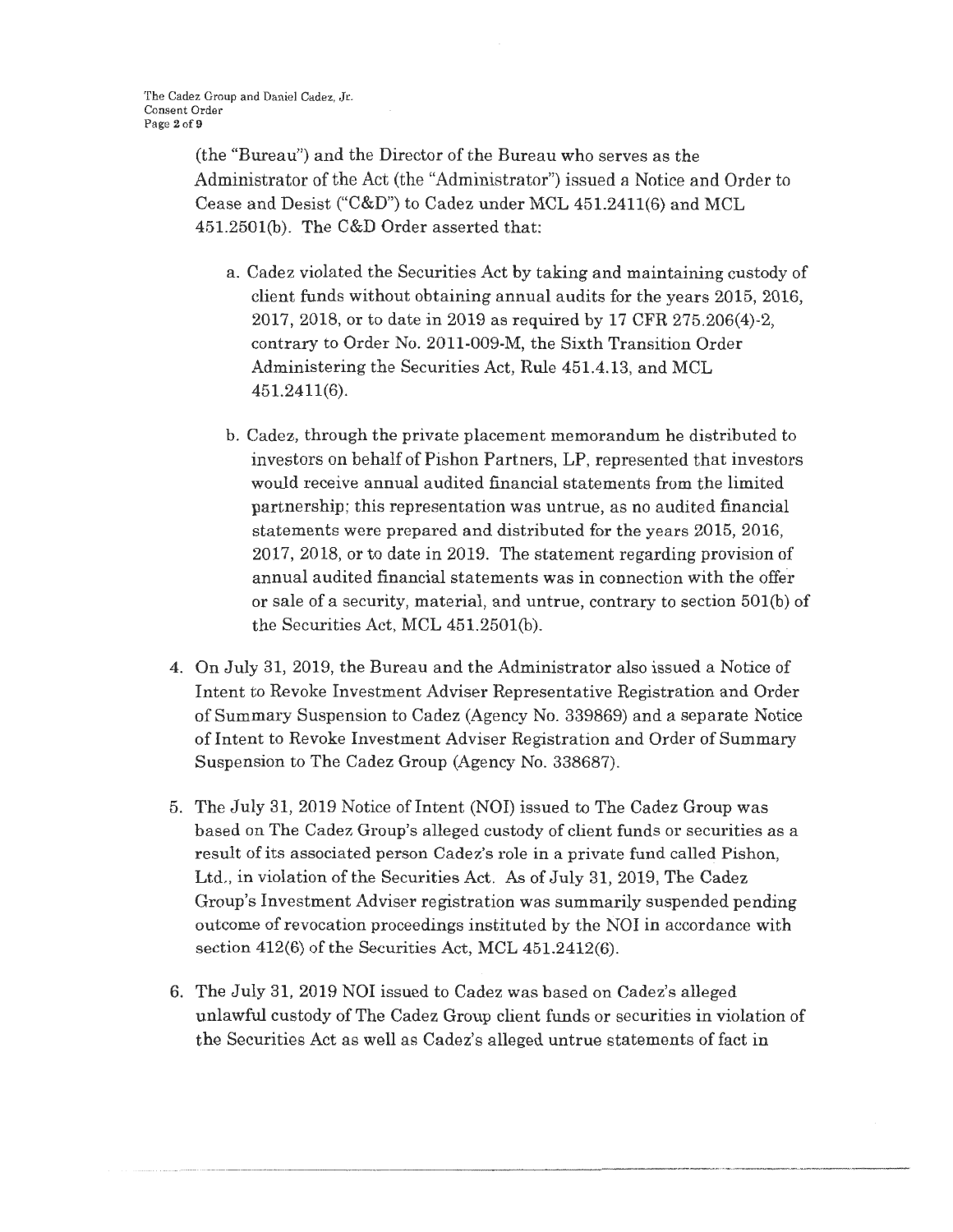connection with the offer or sale of a security. As of July 31, 2019. Cadez's Investment Adviser Representative registration was summarily suspended pending the outcome of revocation proceedings instituted by the NOI in accordance with section 412(6) of the Securities Act, MCL 45L2412(6).

7. Cadez and The Cadez Group timely requested an opportunity to meet with the Bureau in an attempt to negotiate a resolution of the above-captioned matters, including both NOIs and the C&D Order. Thereafter, Cadez, on behalf of himself and The Cadez Group, along with legal counsel for Cadez and The Cadez Group, met with representatives of the Bureau on September 3, 2019 and, as a result of that meeting and further negotiations, the Bureau, Cadez, and The Cadez Group agree to and recommend that the Administrator order a settlement of these matters under the terms and conditions set forth in this Stipulated Consent Order. The Cadez Group and Cadez were represented by, and had the advice of, legal counsel throughout the process of resolving the  $C&D$  Order and the July 31, 2019 NOIs. At the meeting, Cadez and the Cadez Group represented that Pishon Partners, LP ceased all trading activities in 2016 and filed a final partnership tax return for 2016, and that approximately \$9,000 of funds were still held at its brokerage firm, which the brokerage firm refused to release because Pishon Partners, LP no longer had a bank account.

## B. STIPULATION

The Cadez Group and Cadez ("Respondents"), and the Administrator (collectively, "the Parties") agree that the  $C&D$  Order and NOIs will be resolved and the Summary Suspensions lifted based upon the following conditions:

- 1. Respondents agree to comply with the Securities Act in connection with all future conduct and activities.
- 2. Respondents neither admit nor deny the allegations in the C&D Order or the NOis, and neither admit nor deny any wrongdoing in connection with these matters. Respondents consent to entry of this Consent Order only for the purpose of resolving the C&D Order and the NOIs in an expeditious fashion that avoids the time and expense associated with an administrative proceeding and any appeals therefrom. The Parties agree that this Consent Order is automatically admissible in a proceeding to enforce its provisions or in any administrative proceeding under the Securities Act.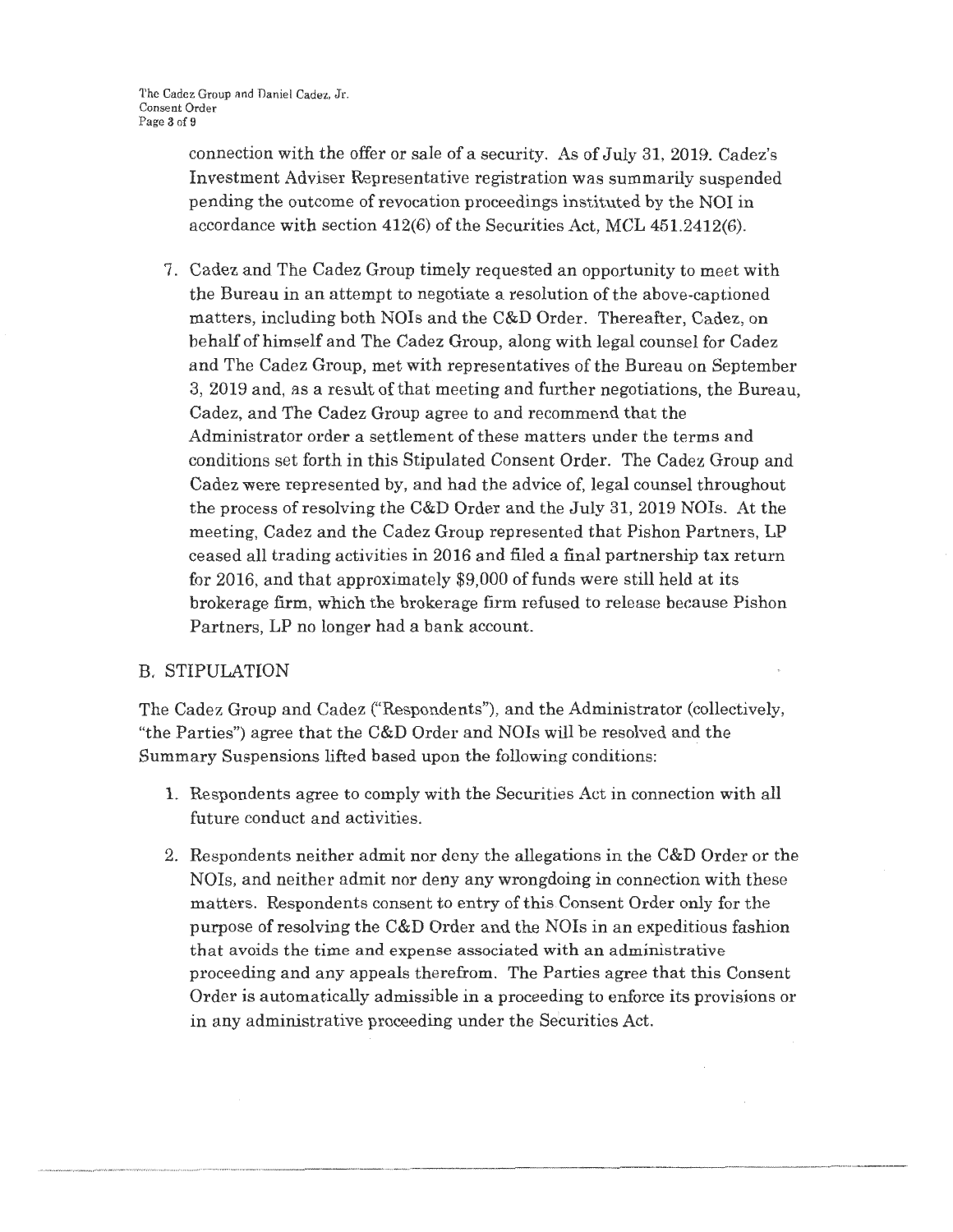The Cadez Group and Daniel Cadez, Jr. Consent Order Page 4 of 9

- 3. The Parties agree that this Consent Order resolves only Respondents' activities, conduct, and alleged Securities Act violations contained in the C&D Order and the NOIs, but it does not address or resolve any other activities, conduct, or potential Securities Act violations engaged in by Respondents not expressly contained in the  $C&D$  Order or NOIs or occurring after the date of this Consent Order. *I*
- 4. Respondents agree that, effective upon entry of this Consent Order, any request for an administrative hearing related to the C&D Order and/or the NOIs is automatically revoked without further action of the Parties.
- 5. The Cadez Group agrees to the revocation of its Michigan Investment Adviser Registration, CRD/IARD# 116896 and Cadez agrees to the revocation of his Michigan Investment Adviser Representative Registration, CRD# 3001507, which shall be effective no later than ninety (90) days after the effective date of this Consent Order and as set forth in Paragraphs B.6. and B.7.
- 6. The Parties represent that The Cadez Group currently supervises an Investment Adviser Representative, John W. Ellison ("Ellison"), who is located in Wisconsin. The Cadez Group shall be permitted to continue to supervise Ellison as Ellison's Investment Adviser for no more than ninety (90) days after the effective date of this Consent Order, at which time The Cadez Group's Michigan Investment Adviser registration shall be revoked. If, however, Ellison affiliates with another Investment Adviser at any time prior to ninety (90) days after the effective date of this Consent Order, then The Cadez Group shall so inform the Bureau and the Bureau shall, at that time, update The Cadez Group's registration status on CRD to "Revoked", and file. Until such time as The Cadez Group's Michigan Investment Adviser registration is revoked, The Cadez Group shall not supervise any other Investment Adviser Representatives, other than Ellison, and shall not accept any new clients.
- 7. Cadez agrees that the Bureau shall revoke his Michigan Investment Adviser Representative registration. To the extent Cadez is required to maintain his Investment Adviser Representative registration as a condition of maintaining Cadez Group's Investment Adviser registration, then Cadez shall be permitted to continue to maintain his Investment Adviser Representative registration for no more than ninety (90) days after the effective date of this Consent Order as set forth in paragraph B.6. Until such time as Cadez's Michigan Investment Adviser Representative registration is revoked, Cadez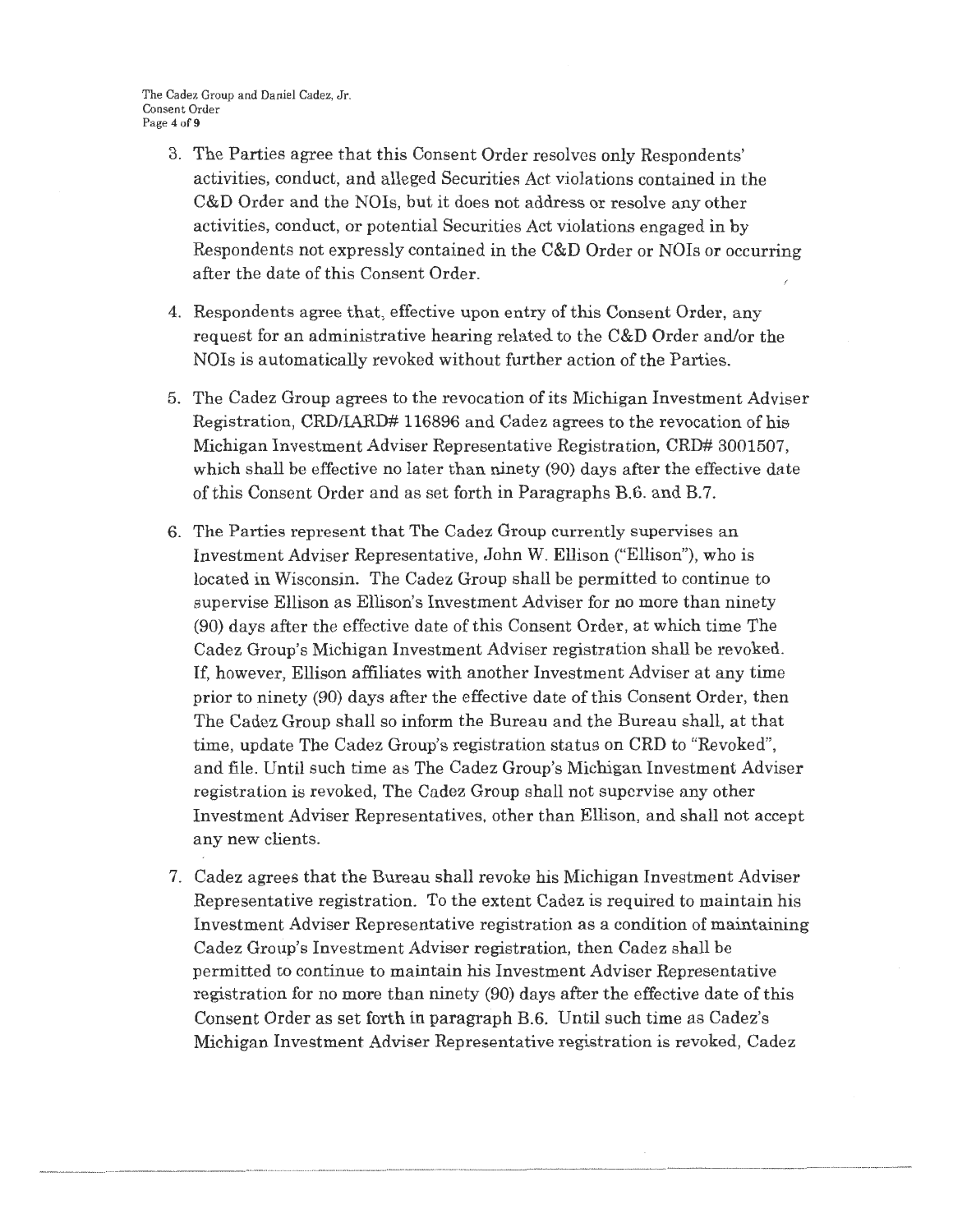shall not accept any new clients or provide investment advice to any clients. The Bureau shall update Cadez's registration status on CRD to "Approved-Restricted" until Cadez notifies the Bureau that he is no longer required to supervise Ellison, or until ninety (90) days after the effective date of this Consent Order, whichever is sooner, at which time the Bureau will update Cadez's registration status on CRD to "Revoked".

- 8. Respondents agree that to the extent they currently have custody over any client funds, they shall take immediate steps to distribute such funds to the owner(s) of such funds. The Parties represent that Respondent's attorney, Robert J. Mottern ("Mottern"), has received Respondents' client funds in his attorney trust account for the sole purpose of distributing the funds to the owner(s) of such funds. Upon distribution of Respondents' client funds through Mottern's attorney trust account, Mottern shall provide the Bureau with an affidavit describing the distribution of the funds, including the amount of funds distributed, to whom the funds were distributed, and the date of distribution. The account distribution and Mottern's affidavit to the Bureau describing the fund distribution shall be completed as soon as possible but no later than ninety (90) days after the effective date of this Consent Order.
- 9. The Administrator agrees to reduce the total fines in the C&D Order, and Respondents agree to pay, jointly and severally, a civil fine of \$1,000.00 to the Bureau within 120 days after the mailing date of this Consent Order. The fine must be paid by check or money order payable to the "State of Michigan," contain The Cadez Group and Cadez's identifying information (name and Agency Nos. 338687 and 339869), and be mailed to:

Corporations, Securities & Commercial Licensing Bureau Final Order Monitoring - Securities & Audit Division P.O. Box 30018 Lansing, MI 48909

- 10. If any portion of the fine is overdue for at least six months, the Administrator may refer it to the Michigan Department of Treasury for collection action against The Cadez Group and/or Cadez. In addition, the Administrator reserves the right to pursue any other action or proceeding permitted by law to enforce payment of the fine.
- 11. The Parties acknowledge and agree that the Administrator retains the right to pursue any action or proceeding permitted by law to enforce compliance

·· ···-------- --------- -----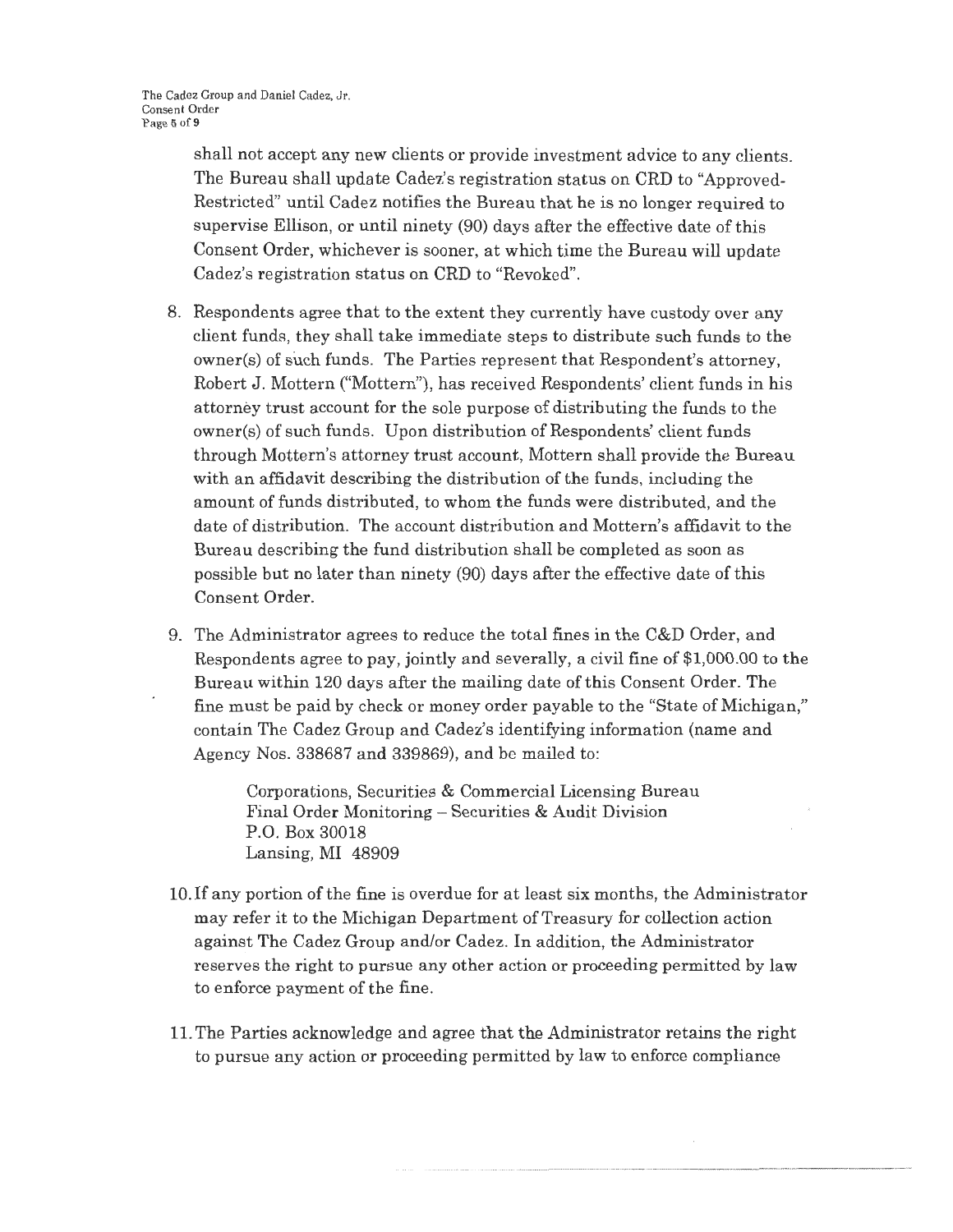with the provisions of this Consent Order, and that failure to comply with this Consent Order may result in the reinstitution of the C&D Order, pending any other action the Administrator chooses to take as a result of Respondents' failure to comply.

- 12. Respondents agree to cooperate with the Bureau and comply with any reasonable investigative demands made by the Bureau in the future for purposes of ensuring compliance with this Consent Order or the Securities Act.
- 13.Respondents acknowledge and agree that: (a) the Administrator has jurisdiction and authority to enter this Consent Order; (b) the Administrator may enter this Consent Order without any further notice to Respondents; and (c) upon entry of this Consent Order, it is final and binding, and Respondents waive any right to a hearing or an appeal of this Consent Order and the C&D Order or NOis under the Secmities Act, the rules promulgated under the Securities Act or the predecessor Securities Act, the Administrative Procedures Act of 1969, 1969 PA 306, MCL 24.201 *et seq.,* or other applicable law.
- 14. The Parties understand and agree that this Consent Order will be presented to the Administrator for her final approval as evidence by its entry, and that the Administrator may, in her sole discretion, decide to accept or reject this Consent Order. If the Administrator accepts this Consent Order.by entering it, this Consent Order becomes fully effective and binding in accordance with Paragraph B.13. above. If the Administrator rejects this Consent Order by refusing to enter it, the Parties waive any objection to submitting a hearing request for adjudication through a formal administrative proceeding and the Administrator remaining the final decisionmaker at the conclusion of that proceeding.
- 15. Following entry of the attached Order, the Bureau will file a Form U6 reflecting the Parties' resolution of the NOI and C&D under this Consent Order. This Consent Order is a public record required to be published and made available *to* the public, consistent with section 11 of the Michigan Freedom of Information Act, MCL 15.241. The Bureau currently publishes copies of orders issued under the Act to the Bureau's website.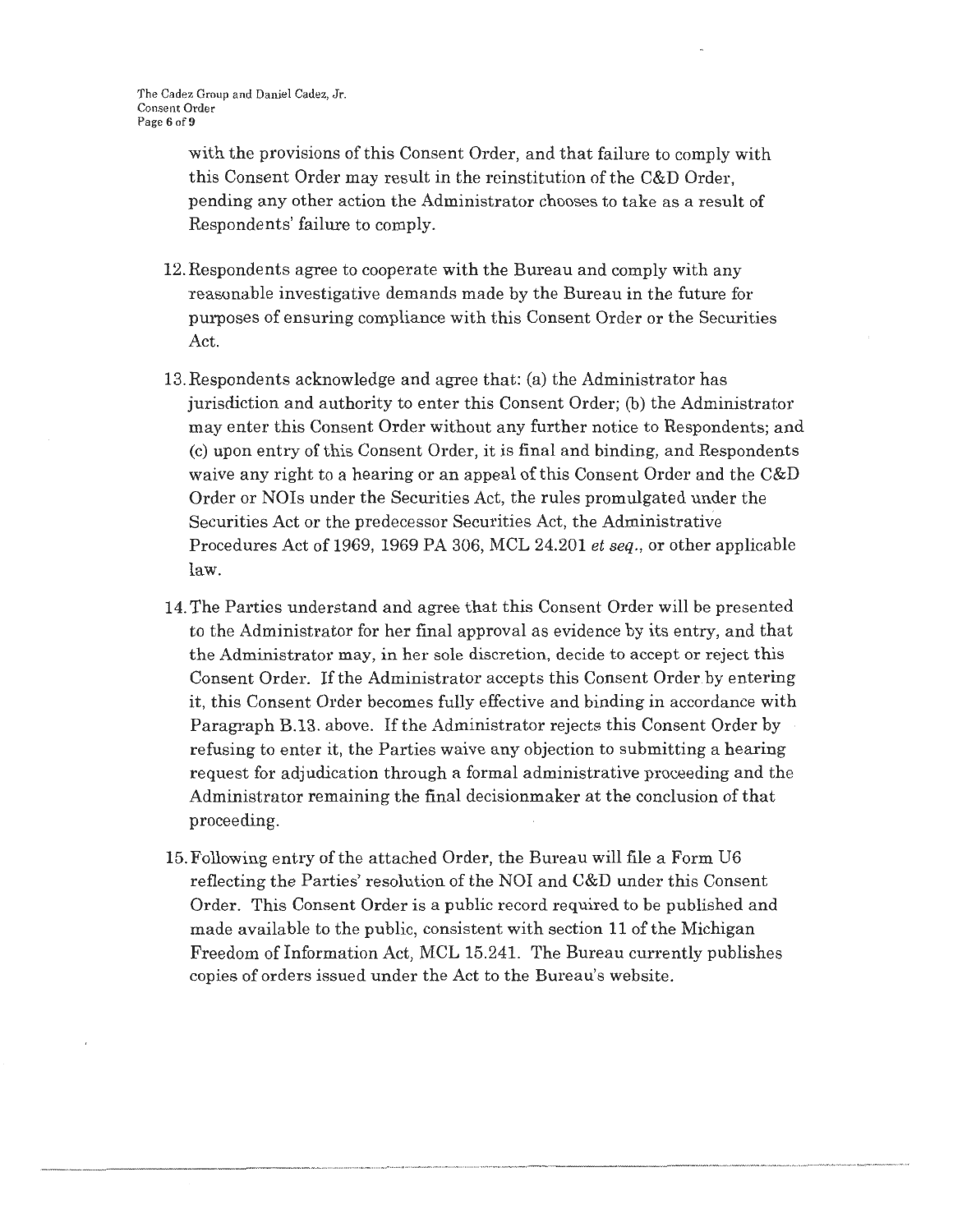The Cadez Croup and Daniel Cadez, Jr. Consent Order Page 7 of 9

- 16. The Parties acknowledge and agree that this Consent Order contains the entire understanding of the Parties and supersedes and forever terminates all prior and contemporaneous representations, promises, understandings, and negotiations, whether oral or written, with respect to its subject matter. The Parties further agree that this Consent Order may only be amended, modified, or supplemented by a duly executed writing signed by each Party and approved by Order of the Administrator.
- 17. The Parties acknowledge and represent that: (a) each Party has read this Consent Order in its entirety and fully understands all of its terms, conditions, ramifications, and consequences; (b) each Party unconditionally consents to the terms of this Consent Order; (c) each Party has consulted with or had ample opportunity to consult with legal counsel of his, her, or its choosing prior to executing this Consent Order; (d) each Party has freely and voluntarily signed this Consent Order; and (c) the consideration received by each Party as described in this Consent Order is adequate.
- 18. Respondents understand and intend that by signing this Consent Order, they are waiving the right, pursuant to the Act, the rules promulgated under that Act and the Uniform Securities Act (Predecessor Act), 1964 PA 265, MCL 451.501 *et seq.,* and the Administrative Procedures Act, 1969 PA 306, MCL 24.201 *et seq.,* to prior notice and a hearing before an administrative law judge, at which the Bureau would be required to defend any disciplinary action taken under Section 604 (6) of the Act, MCL 451.2604, by presentation of evidence and legal authority and at which Respondents would be entitled to appear with or without an attorney to cross-examine all witnesses presented by the Bureau and to present such testimony or other evidence or legal authority deemed appropriate.
- 19. The Parties agree that facsimile or electronically transmitted signatures may be submitted in connection with this Consent Order and are binding on that Party to the same extent as an original signature.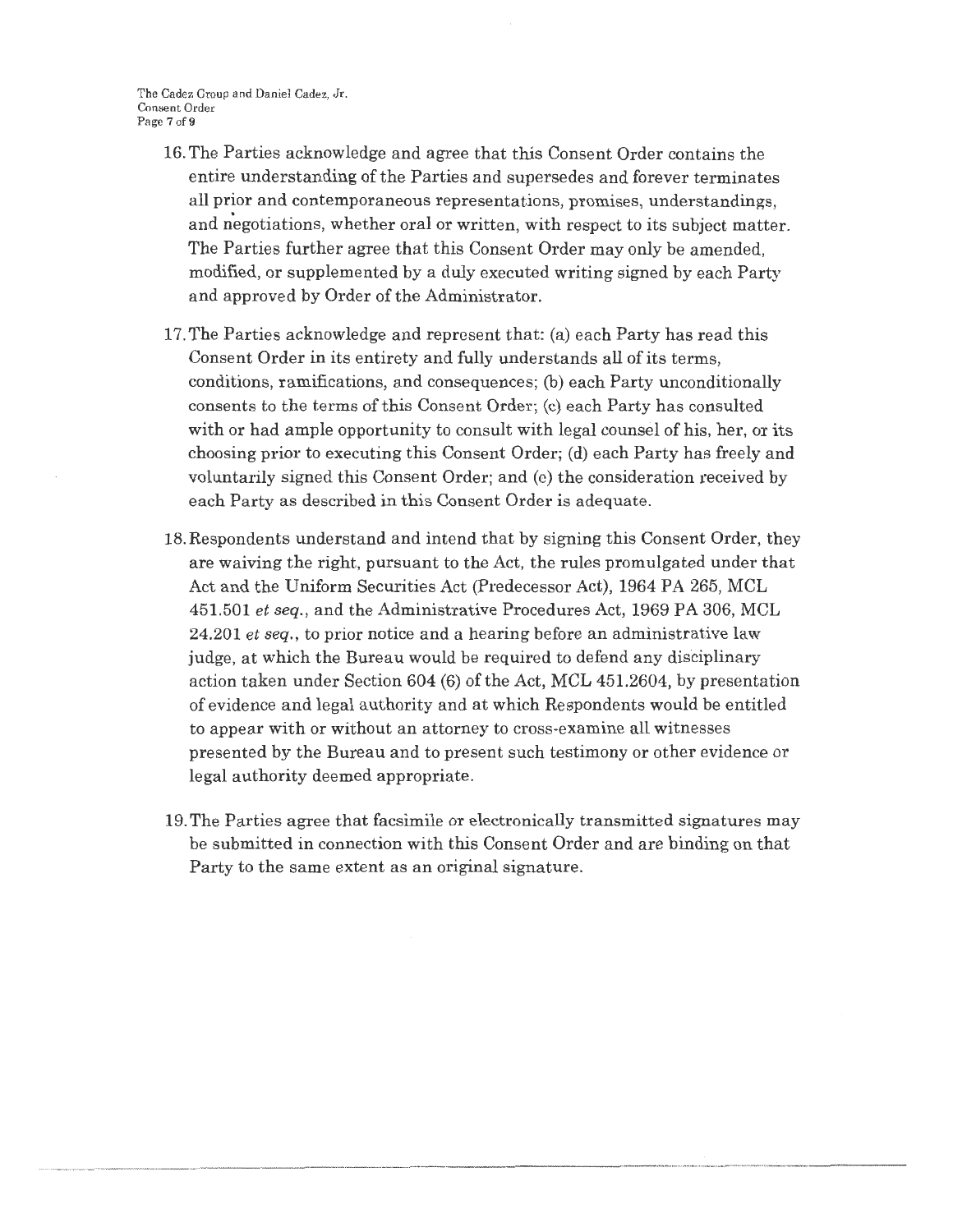The Cadez Group and Daniel Cadez, Jr. Consent Order Page 8 of 9

Through their signatures, the Parties agree to the above terms and conditions;

Dated: *10* 15 /19 *I* 

Signed:

Dated: *I* 

Signed:

By: Daniel Cadez, Jr.

The Cadez Group

Daniel Cadez, Jr., on his own behalf

Acknowledged and Review by:

Dated:  $\frac{10}{8}$  |  $\frac{9}{8}$  |  $\frac{9}{8}$  | Signed:  $\frac{2}{8}$ 

Robert J.  $\operatorname{Mottern}$ Attorney for Respondents

Approved by:

Dated: Signed:

Timothy L. Teague Securities & Audit Division Director Corporations, Securities & Commercial Licensing Bureau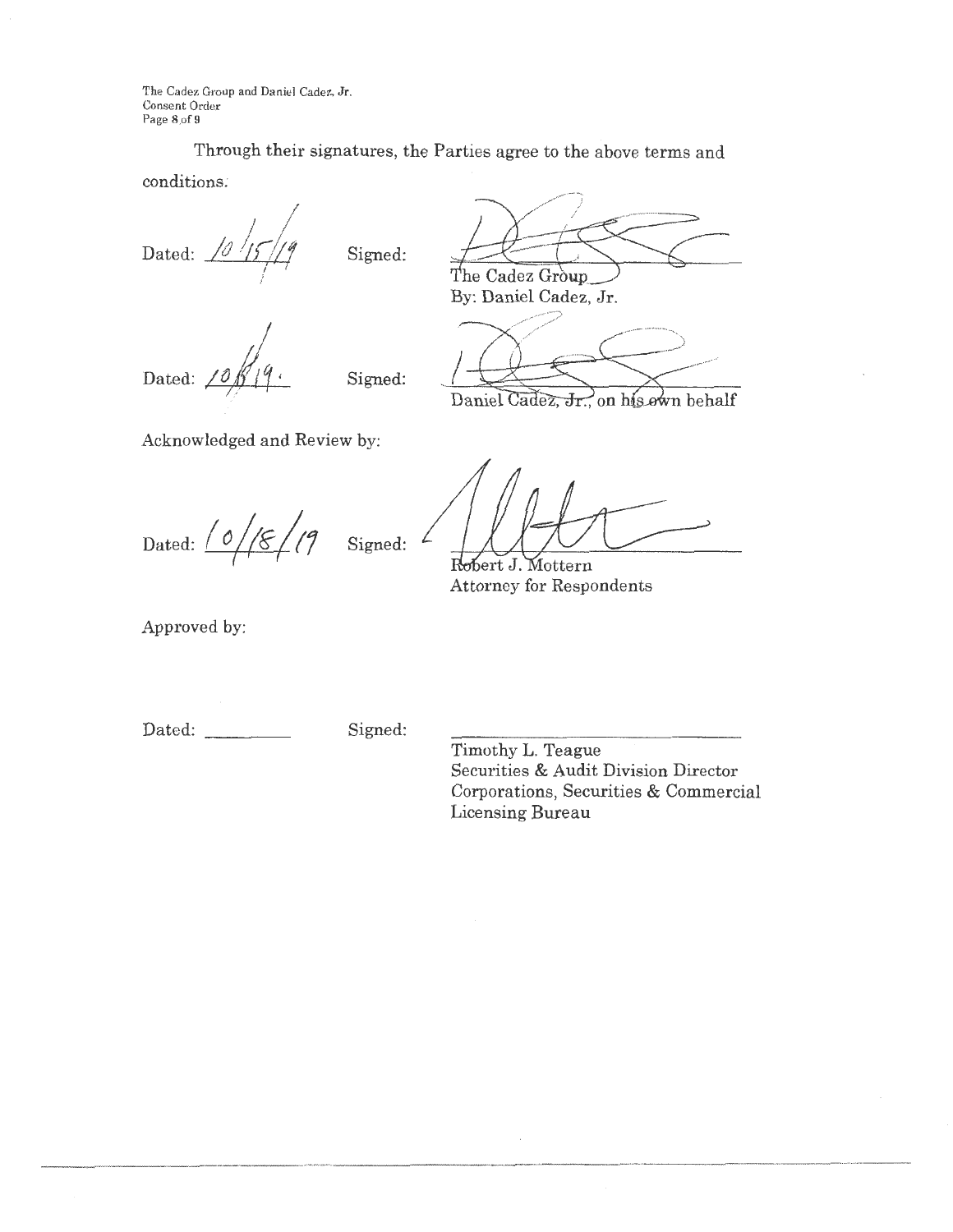The Cadez Group and Daniel Cadez, Jr. Consent Order Page **8** of **9** 

Through their signatures, the Parties agree to the above terms and conditions.

Dated: Signed:

The Cadez Group By: Daniel Cadez, Jr.

Dated: Signed:

Daniel Cadez, Jr., on his own behalf

Acknowledged and Review by:

Dated: Signed:

Robert J. Mottern Attorney for Respondents

Approved by:

Dated:  $\begin{bmatrix} 0 & \cdot \end{bmatrix} \cdot \begin{bmatrix} 9 \\ 2 \end{bmatrix}$  Signed:

L. Jeague

Timothy L*T*eague Securities & Audit Division Director Corporations, Securities & Commercial Licensing Bureau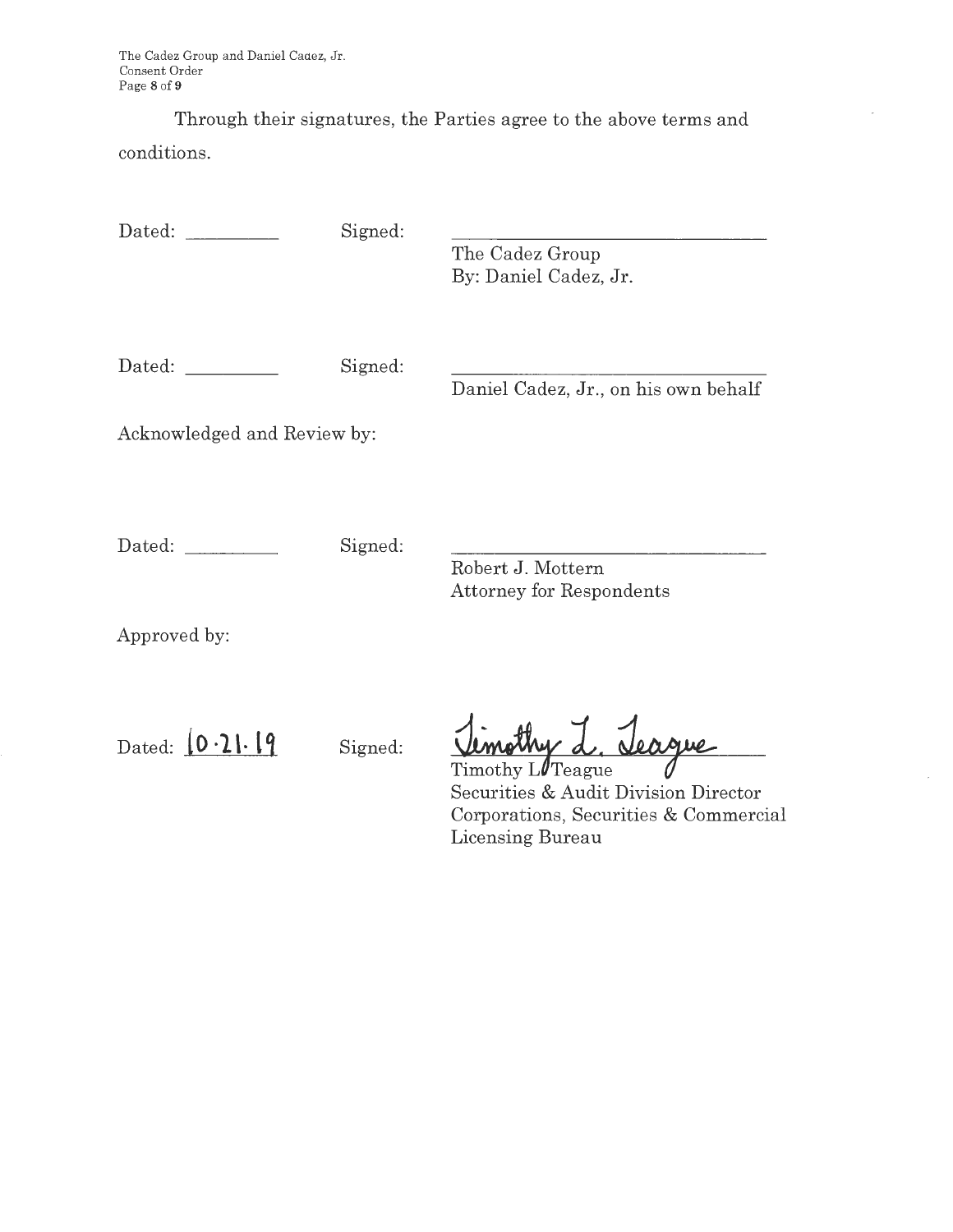The Cadez Group and Daniel Cadez, Jr. Consent Order Page 9 of 9

## C. ORDER

The Administrator NOW, THEREFORE, ORDERS:

THE TERMS AND CONDITIONS IN THIS CONSENT ORDER ARE BINDING AND EFFECTIVE, IN ACCORD WITH THE FULLY EXECUTED STIPULATION CONTAINED HEREIN.

Julia Dale, Administrator and Director Corporations, Securities & Commercial Licensing Bureau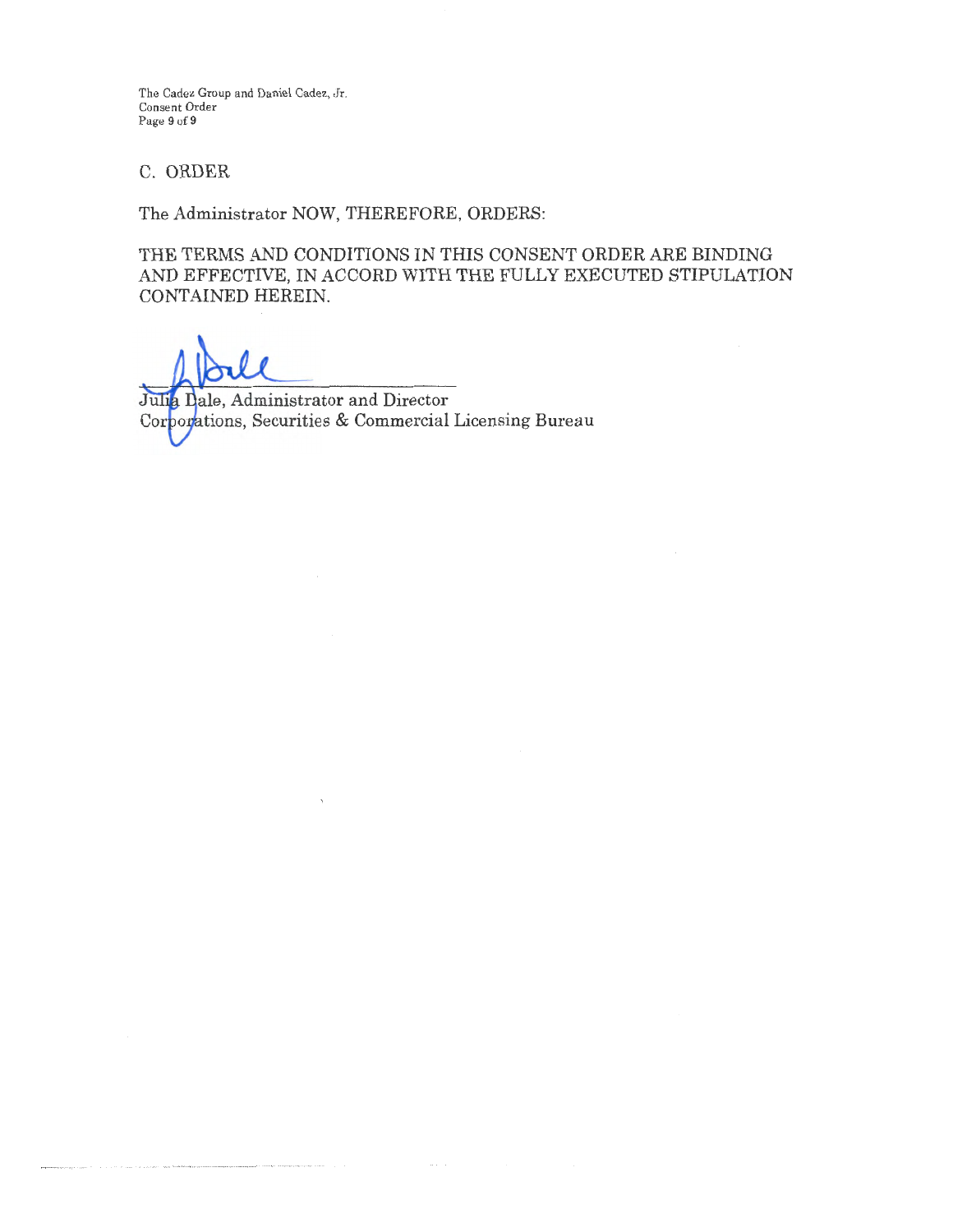## **STATE OF MICHIGAN DEPARTMENT OF LICENSING AND REGULATORY AFFAIRS CORPORATIONS, SECURITIES & COMMERCIAL LICENSING BUREAU**

In the matter of: Agency No. 338687

THE CADEZ GROUP, LTD D/B/A ADVANCED FINANCIAL PLANNING, INC. CRD/IARD#: 116896

| Respondent.                                 |
|---------------------------------------------|
|                                             |
| Issued and entered<br>$\rightarrow$ $S^{f}$ |
| This<br>day of<br>2019                      |
|                                             |
| NOTICE OF INTENT TO REVOKE                  |
| <b>ESTMENT ADVISER REGISTRATION</b>         |
| <b>ORDER OF SUMMARY SUSPENSION</b>          |

#### **I. RELEVANT FACTS AND APPLICABLE LAW.**

Relevant information and statutory provisions, under the Michigan Uniform Securities Act (2002), 2008 PA 551, as amended, MCL 451.2101 *et seq* (the "Securities Act"):

- 1. The Cadez Group, LTD, d/b/a Advanced Financial Planning, Inc. (CRD/IARD# 116896, "Respondent") is a Michigan corporation which is registered as an investment adviser pursuant to the Securities Act. Respondent is owned and operated by Daniel Cadez, Jr., (CRD#3001507, "Cadez"), who is registered as an investment adviser representative of Respondent.
- 2. The Corporations, Securities & Commercial Licensing Bureau ("the Bureau") within the State of Michigan Department of Licensing and Regulatory Affairs notified Respondent and Cadez in or around October of 2018 that Bureau staff was beginning an examination of Cadez Group's books and records pursuant to MCL 451 .2411(4).
- 3. On or around April 24, 2019, Respondent and Cadez were suspended for failing to cooperate with the Bureau's examination of Respondent. (Exhibit 1, "the April Order"). Since the issuance of the April Order, Respondent and Cadez have cooperated with the examination and provided relevant documents to Bureau examiners.
- 4. Documents provided by Respondent demonstrated that it has custody of client funds or securities as a result of its associated person Cadez's role in a private fund called Pishon, Ltd., in violation of the Securities Act. (See Exhibit 2 for details regarding the custody arrangement - Cadez Cease and Desist Order).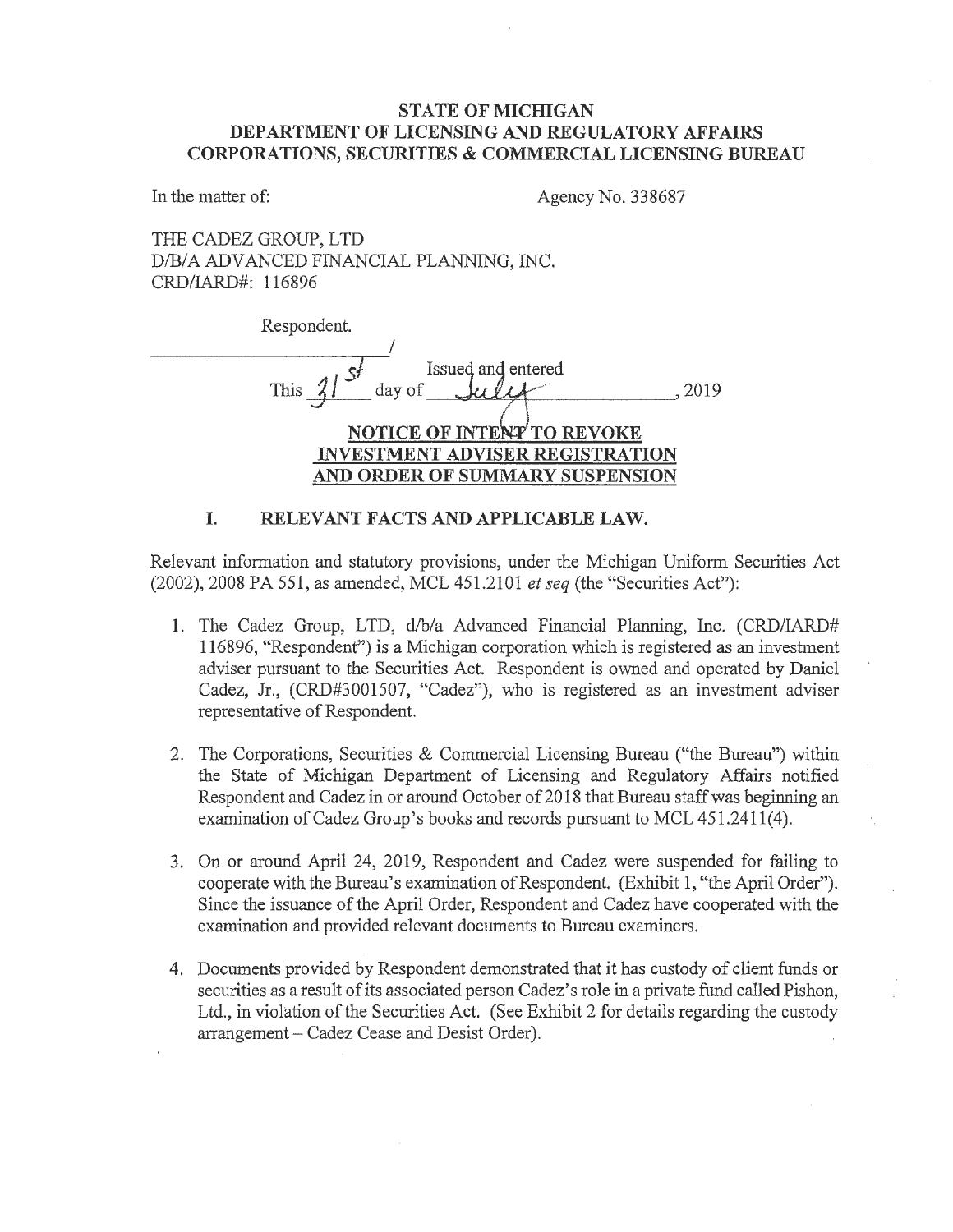- 5. The Director of the Bureau ("Administrator") has reviewed materials regarding Respondent's actions as a registrant under the Securities Act. The Administrator has determined that it is authorized, appropriate, and in the public interest to withdraw the April Order, and to institute new administrative proceedings under the Securities Act to revoke Respondent's investment adviser representative registration based upon its willful failure to comply with the Securities Act.
- 6. Section 412(2) of the Securities Act, MCL 451.2412(2), states in relevant part:

If the administrator finds that the order is in the public interest and subsection ( 4) authorizes the action, an order under this act may revoke, suspend, condition, or limit the registration of a registrant and if the registrant is a broker-dealer or investment adviser, of a partner, officer, director, or a person having a similar status or performing similar functions, or a person directly or indirectly in control of the broker-dealer or investment adviser...

7. Section 412(4) of the Securities Act, MCL 451.2412(4) states in relevant part:

(4) A person may be disciplined under subsections (1) to (3) if any of the following apply to the person:

\*\*\*

(b) The person willfully violated or willfully failed to comply with this act or the predecessor act or a rule adopted or order issued under this act or the predecessor act within the previous 10 years ...

8. Section 412(6) of the Securities Act, MCL 451.2412(6), states:

( 6) The administrator may suspend or deny an application summarily, restrict, condition, limit, or suspend a registration, or censure, bar, or impose a civil fine on a registrant pending final determination of an administrative proceeding. On the issuance of the order, the administrator shall promptly notify each person subject to the order that the order has been issued, the reasons for the action, and that, within 15 days after the receipt of a request in a record from the person, the matter will be scheduled for a hearing. If a hearing is not requested by a person subject to the order or is not ordered by the administrator within 30 days after the date of service of the order, the order is final. If a hearing is requested or ordered, the administrator, after notice of and opportunity for hearing to each person subject to the order, may modify or vacate the order or extend the order until final determination.

9. Section 412(7) of the Securities Act, MCL 451.2412(7), states:

(7) Except under subsection ( 6), an order shall not be issued under this section unless all of the following have occurred: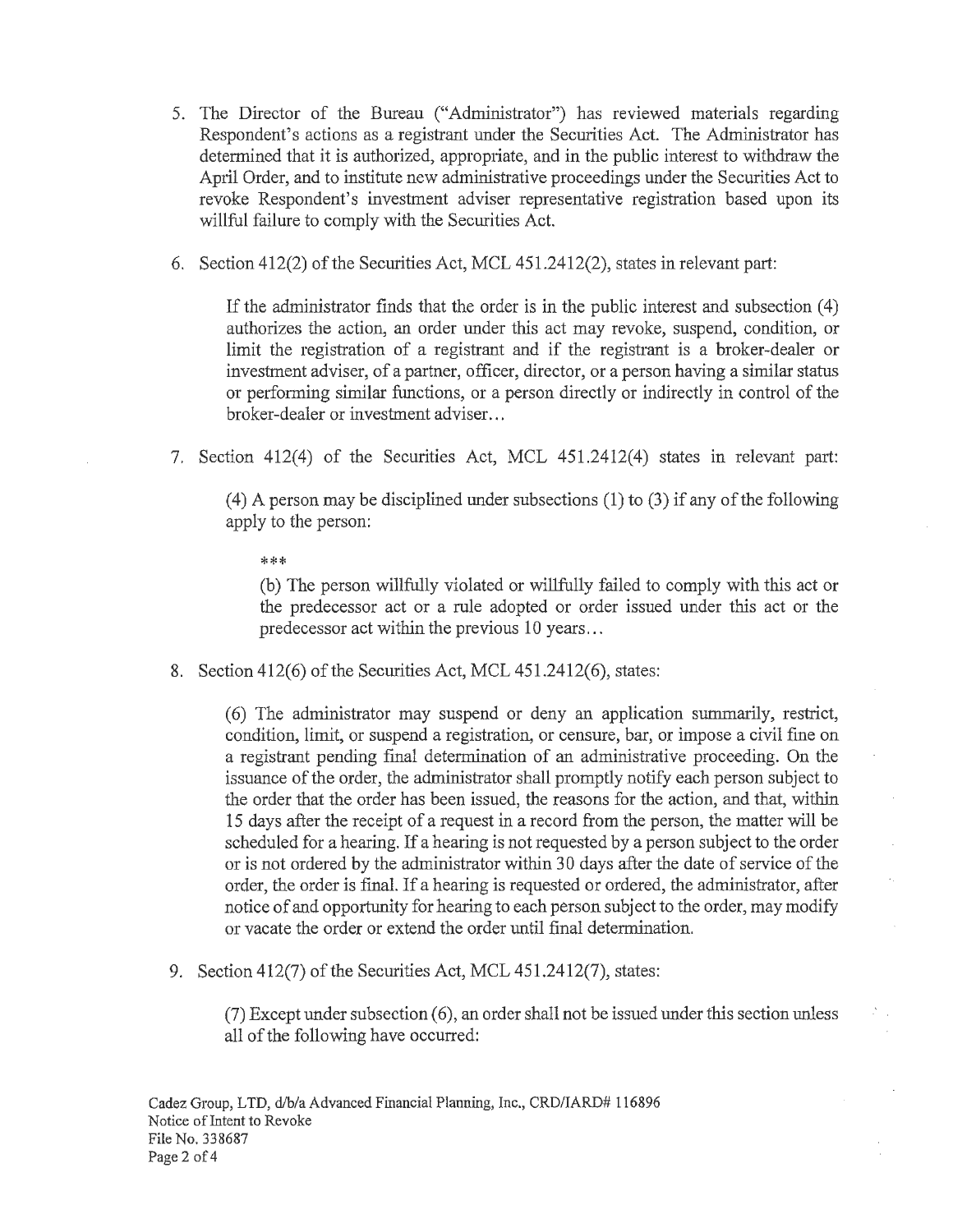- (a) Appropriate notice has been given to the applicant or registrant.
- (b) Opportunity for hearing has been given to the applicant or registrant.
- ( c) Findings of fact and conclusions of law have been made on the record pursuant to the administrative procedures act of 1969, 1969 PA 306, MCL 24.201 to 24.328.
- 10. The Administrator may revoke Respondent's investment adviser registration pursuant to section 412(2) of the Securities Act, MCL 451.2412(2), because it is in the public interest, and because:
	- A. Respondent willfully violated or failed to comply with the Securities Act by taking custody of client funds or securities, giving the Administrator cause to issue an order under sections 412(2) and 412(4)(b) of the Securities Act, MCL 451.2412(2) and MCL 451.2412(4)(b).
- 11. The Administrator may summarily suspend Respondent's investment adviser representative registration pursuant to section 412(6) of the Securities Act, MCL 451.2412(6), pending the outcome of the administrative proceedings initiated by this Notice.

## **II. ORDER.**

The Administrator finds that this ORDER is authorized, appropriate, and in the public interest based on the above-cited facts and law.

IT IS ORDERED as follows:

1. The April 24, 2019 Notice of Intent to Revoke Investment Adviser Registration and Order of Summary Suspension issued against Respondent is withdrawn as a result of Respondent's cooperation with the Bureau's examination, and replaced by this Notice and Order.

2. The Administrator intends TO REVOKE THE INVESTMENT ADVISER REGISTRATION OF THE CADEZ GROUP, LTD, d/b/a ADVANCED FINANCIAL PLANNING, INC., under section 412(2) of the Securities Act, MCL 451.2412(2), because it willfully violated or failed to comply with the Securities Act, which supports the revocation of its investment adviser registration under the above-cited provisions of the Michigan Uniform Securities Act (2002), 2008 PA 551, MCL 451.2101 *et seq.* 

3. Respondent's investment adviser registration is SUMMARILY SUSPENDED pending the outcome of revocation proceedings instituted by this NOTICE in accordance with section 412(6) of the Securities Act, MCL 451.2412(6).

4. In accordance with sections 412(2) and 412(7) of the Securities Act, MCL 451.2412(2) and MCL 451.2412(7): This is NOTICE that the Administrator intends to revoke Respondent's investment adviser registration, and that Respondent has thirty (30) days after the date that this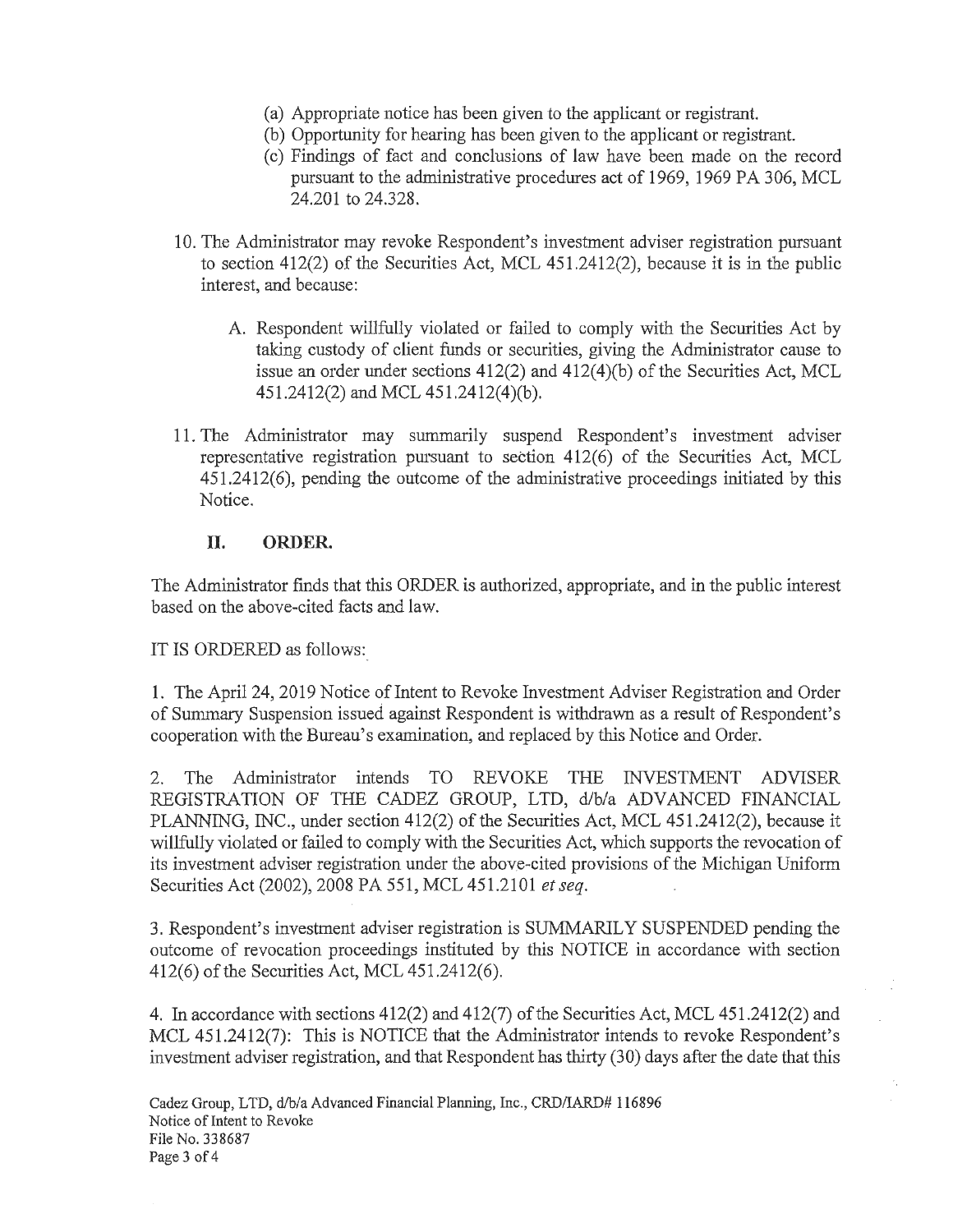Order is served on Respondent to respond in writing to the enclosed Notice of Opportunity to Show Compliance. If the Administrator timely receives a written request, depending upon the election, the Administrator shall either promptly schedule a compliance conference, or schedule a hearing within fifteen (15) days after receipt of the written request. If you fail to respond to this Notice and Order within the time frame specified, the Administrator shall schedule a hearing. If a hearing is requested or ordered, the Administrator, after notice of and an opportunity for hearing to Respondent, may modify or vacate this Order or extend the Order until final determination.

**If Respondent requests a hearing, the request must be in writing and filed with the Department of Licensing and Regulatory Affairs, Corporations, Securities** & **Commercial Licensing Bureau, Regulatory Compliance Division, P.O. Box 30018, Lansing, MI 48909.** 

DEPARTMENT OF LICENSING AND REGULATORY AFFAIRS CORPORATIONS, SECURITIES & COMMERCIAL LICENSING BUREAU

By:

Julia Dale, Administrator and Director Corporations, Securities & Commercial Licensing Bureau

 $7/31$ 

Cadez Group, LTD, d/b/a Advanced Financial Planning, Inc., CRD/IARD# 116896 Notice of Intent to Revoke File No. 338687 Page 4 of 4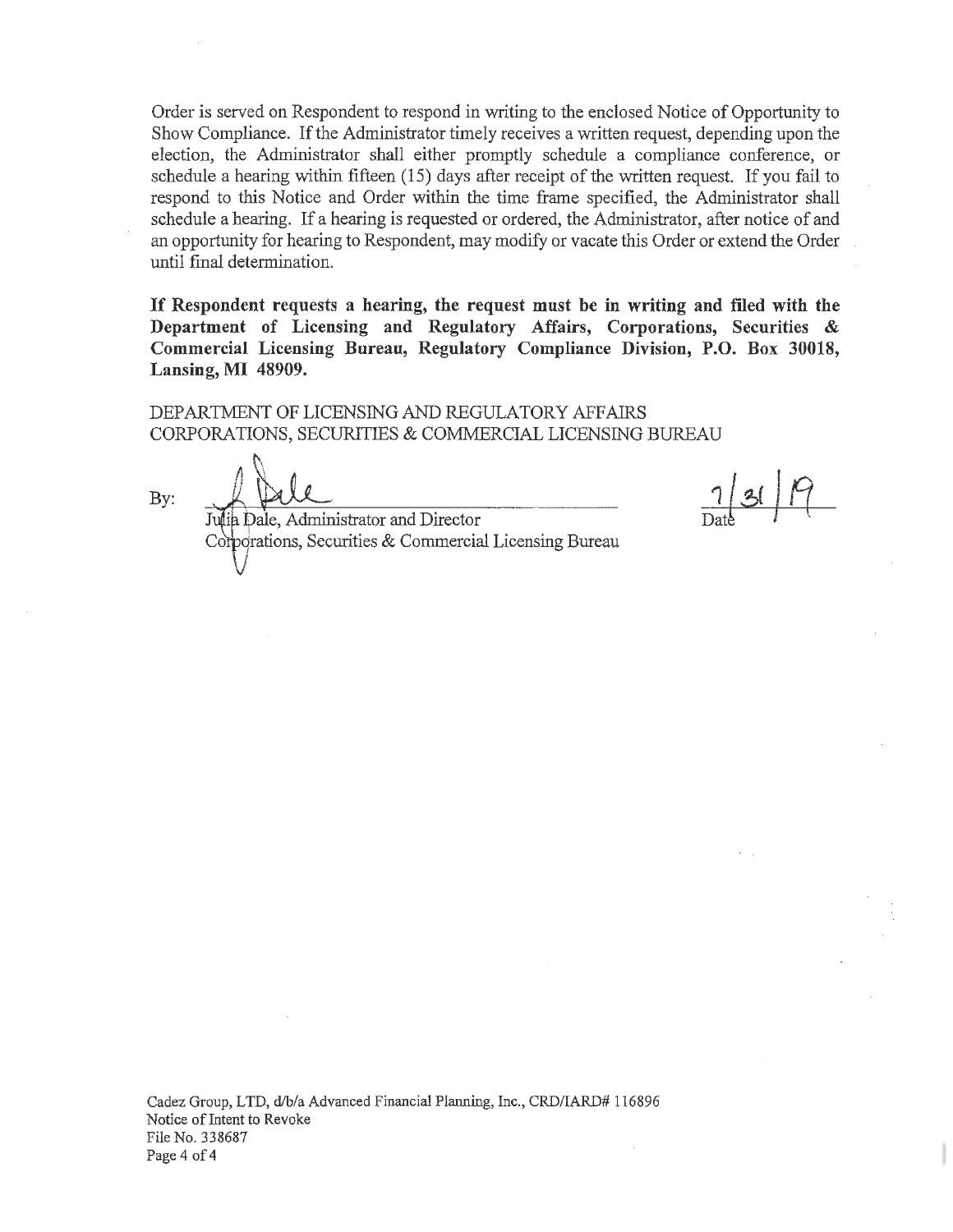## **STATE OF MICHIGAN DEPARTMENT OF LICENSING AND REGULATORY AFFAIRS CORPORATIONS, SECURITIES** & **COMMERCIAL LICENSING BUREAU**

In the matter of: Agency No. 338687

THE CADEZ GROUP, LTD D/B/A ADVANCED FINANCIAL PLANNING, INC. CRD/IARD#: 116896

| Respondent.                            |      |
|----------------------------------------|------|
|                                        |      |
| Issued and entered                     |      |
| day of<br>This,                        | 2019 |
|                                        |      |
| <b>NOTICE OF INTENT TO REVOKE</b>      |      |
| <b>INVESTMENT ADVISER REGISTRATION</b> |      |
| AND ORDER OF SUMMARY SUSPENSION        |      |
|                                        |      |

## I. **RELEVANT FACTS AND APPLICABLE LAW.**

Relevant information and statutory provisions, under the Michigan Uniform Securities Act (2002), 2008 PA 551, as amended, MCL 451.2101 *et seq* (the "Securities Act"):

- 1. The Cadez Group, LTD, d/b/a Advanced Financial Planning, Inc. (CRD/IARD# 116896, "Respondent") is a Michigan corporation which is registered as an investment adviser pursuant to the Securities Act. Respondent is owned and operated by Daniel Cadez, Jr., (CRD#3001507, "Cadez"), who is registered as an investment adviser representative of Respondent.
- 2. The Corporations, Securities & Commercial Licensing Bureau ("the Bureau") within the State of Michigan Department of Licensing and Regulatory Affairs notified Respondent and Cadez in or around October of 2018 that Bureau staff was beginning an examination of Respondent's books and records pursuant to MCL 451.2411(4).
- 3. The onsite portion of the examination began on or around December 11, 2018. Thereafter, on January 23, 2019, Bureau staff submitted a written request for further information from Respondent and Cadez. Respondent and Cadez failed to respond to the request, and to follow-up requests on or around February 21, 2019; March 7, 2019; and March 15, 2019.
- 4. Bureau staff requested production of documents for inspection in connection with the examination through numerous methods of communication, including in person, through multiple email requests and reminders, and through U.S. Mail.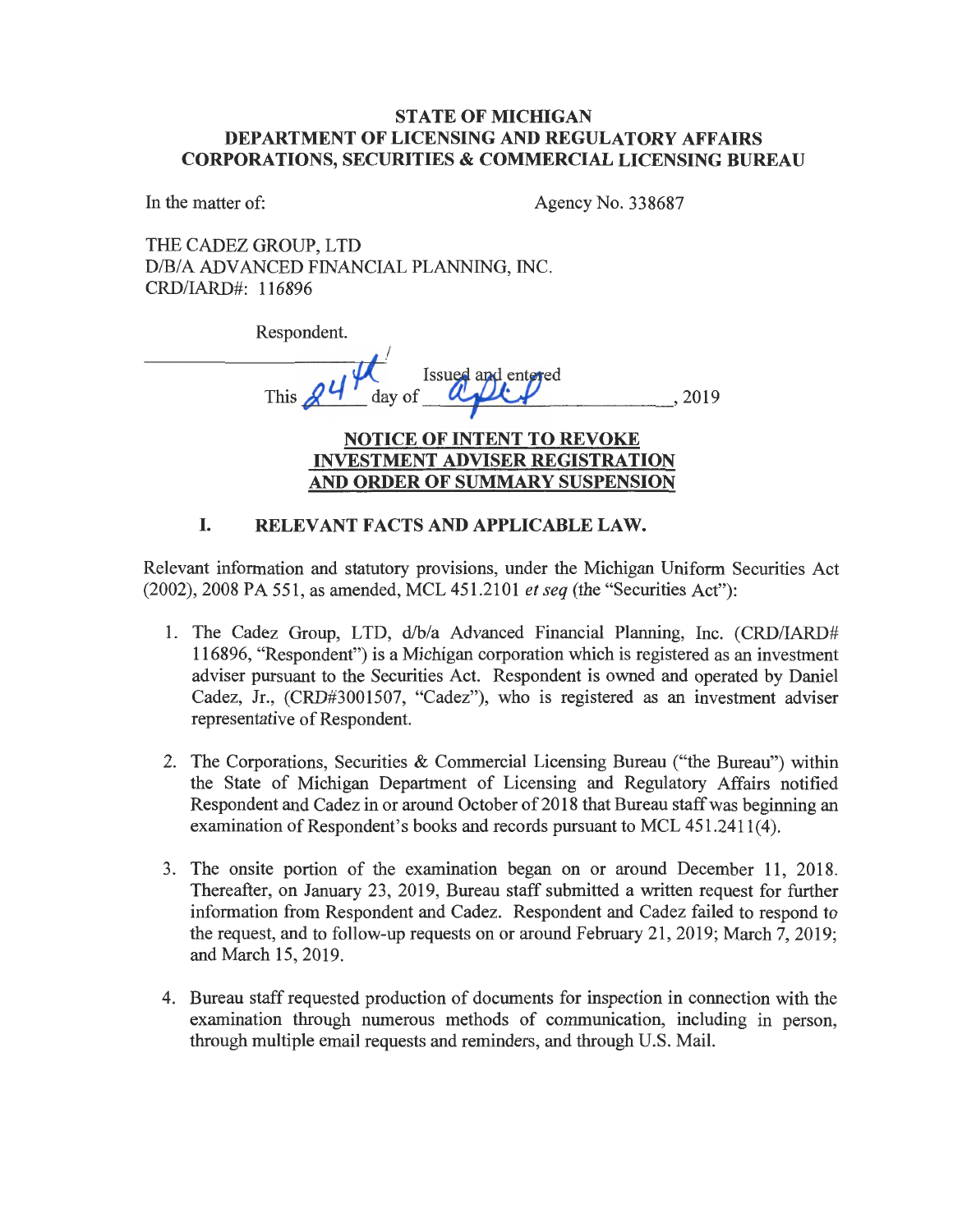- 5. Respondent and Cadez have failed to provide the records necessary for Bureau staff to complete its examination of Respondent, thereby impeding an examination being conducted pursuant to MCL 451.2411(4).
- 6. The Director of the Bureau ("Administrator") has reviewed materials regarding Respondent's actions to impede the Bureau's lawful examination under the Securities Act. The Administrator has determined that it is authorized, appropriate, and in the public interest to revoke Respondent's investment adviser registration and to suspend its registration pending the outcome of revocation proceedings.
- 7. Section 412(2) of the Securities Act, MCL 451.2412(2), states in relevant part:

If the administrator finds that the order is in the public interest and subsection  $(4)$ authorizes the action, an order under this act may revoke, suspend, condition, or limit the registration of a registrant and if the registrant is a broker-dealer or investment adviser, of a partner, officer, director, or a person having a similar status or performing similar functions, or a person directly or indirectly in control of the broker-dealer or investment adviser. ..

8. Section 412(4) of the Securities Act, MCL 451.2412(4) states in relevant part:

( 4) A person may be disciplined under subsections (1) to (3) if any of the following apply to the person:

\*\*\*

(h) The person refuses to allow or otherwise impedes the administrator from conducting an audit or inspection under section  $411(4)$  or refuses access to a registrant's office to conduct an audit or inspection under section 411(4) ...

9. Section 412(6) of the Securities Act, MCL 451.2412(6), states:

(6) The administrator may suspend or deny an application summarily, restrict, condition, limit, or suspend a registration, or censure, bar, or impose a civil fine on a registrant pending final determination of an administrative proceeding. On the issuance of the order, the administrator shall promptly notify each person subject to the order that the order has been issued, the reasons for the action, and that, within 15 days after the receipt of a request in a record from the person, the matter will be scheduled for a hearing. If a hearing is not requested by a person subject to the order or is not ordered by the administrator within 30 days after the date of service of the order, the order is final. If a hearing is requested or ordered, the administrator, after notice of and opportunity for hearing to each person subject to the order, may modify or vacate the order or extend the order until final determination.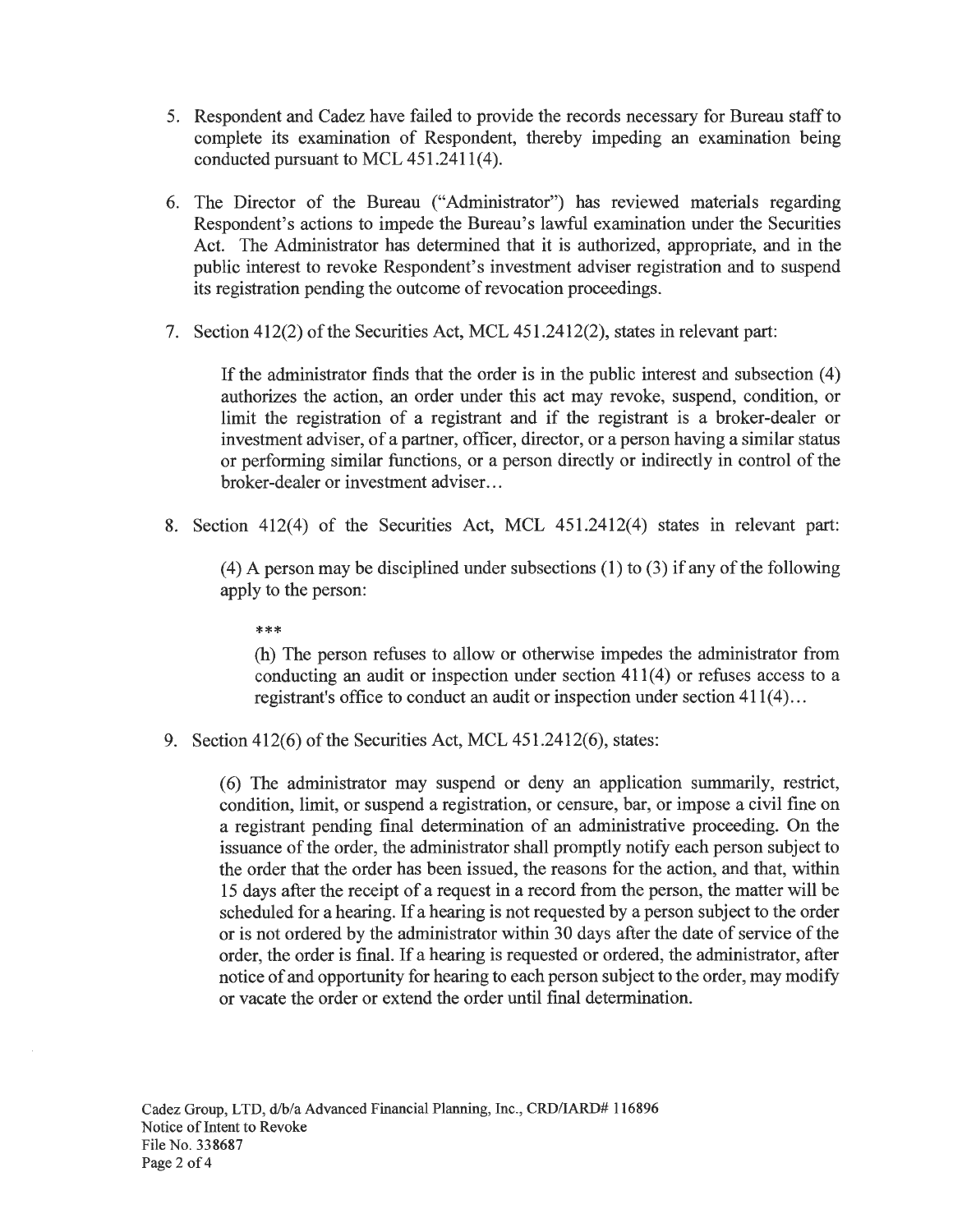10. Section 412(7) of the Securities Act, MCL 451.2412(7), states:

 $(7)$  Except under subsection  $(6)$ , an order shall not be issued under this section unless all of the following have occurred:

- (a) Appropriate notice has been given to the applicant or registrant.
- (b) Opportunity for hearing has been given to the applicant or registrant.
- ( c) Findings of fact and conclusions of law have been made on the record pursuant to the administrative procedures act of 1969, 1969 PA 306, MCL 24.201 to 24.328.
- 1 1. The Administrator may revoke Respondent's investment adviser registration pursuant to section 412(2) of the Securities Act, MCL 451.2412(2), because it is in the public interest, and because:
	- A. Respondent has impeded the Bureau's examination under MCL 451.2411(4), giving the Administrator cause to issue an order under sections 412(2) and 412(4)(h) of the Securities Act, MCL 451.2412(2) and MCL 451.2412(4)(h).
- 12. The Administrator may summarily suspend Respondent's investment adviser registration pursuant to section  $412(6)$  of the Securities Act, MCL  $451.2412(6)$ , pending the outcome of the administrative proceedings initiated by this Notice.

## **II. ORDER.**

The Administrator finds that this ORDER is authorized, appropriate, and in the public interest based on the above-cited facts and law.

IT IS ORDERED as follows:

**1.** The Administrator intends TO REVOKE THE INVESTMENT ADVISER REGISTRATION OF THE CADEZ GROUP, INC., D/B/A ADVANCED FINANCIAL PLANNING, INC. under section 412(2) of the Securities Act, MCL 451.2412(2), because it has impeded the inspection of its records of pursuant to section 411(4) of the Securities Act, MCL 451.2411(4), which supports the revocation of its investment adviser registration under the above-cited provisions of the Michigan Uniform Securities Act (2002), 2008 PA 551, MCL 451.2101 *et seq.* 

2. Respondent's investment adviser registration is SUMMARILY SUSPENDED pending the outcome of revocation proceedings instituted by this NOTICE in accordance with section 412(6) of the Securities Act, MCL 451.2412(6).

3. In accordance with sections 412(2) and 412(7) of the Securities Act, MCL 451.2412(2) and MCL 451.2412(7): This is NOTICE that the Administrator intends to revoke Respondent's investment adviser registration, and that Respondent has thirty (30) days after the date that this